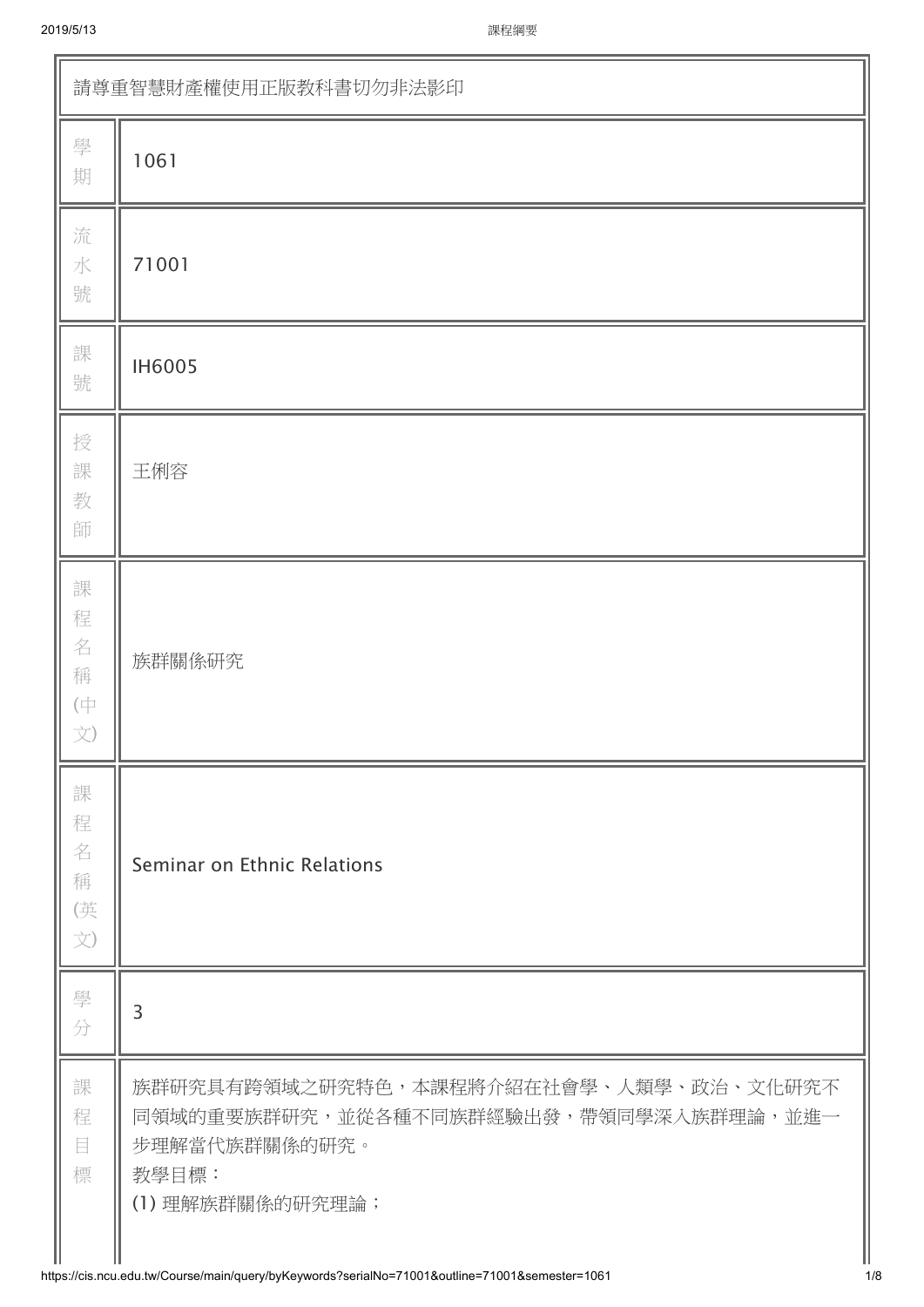| 2019/5/13        | 課程綱要                                                                                                                                                                                                                                                                                                                                                                                                                                                                                                                                                                                                                                                                                                                                                                                                                                                                                                                                                                                                                                                                                                                                                                                                                                                                                                                                                                                                                                                                                                                                                                                                                                                                                                                                                                                                                                                                                                                                                                                                                                                                                                                                       |
|------------------|--------------------------------------------------------------------------------------------------------------------------------------------------------------------------------------------------------------------------------------------------------------------------------------------------------------------------------------------------------------------------------------------------------------------------------------------------------------------------------------------------------------------------------------------------------------------------------------------------------------------------------------------------------------------------------------------------------------------------------------------------------------------------------------------------------------------------------------------------------------------------------------------------------------------------------------------------------------------------------------------------------------------------------------------------------------------------------------------------------------------------------------------------------------------------------------------------------------------------------------------------------------------------------------------------------------------------------------------------------------------------------------------------------------------------------------------------------------------------------------------------------------------------------------------------------------------------------------------------------------------------------------------------------------------------------------------------------------------------------------------------------------------------------------------------------------------------------------------------------------------------------------------------------------------------------------------------------------------------------------------------------------------------------------------------------------------------------------------------------------------------------------------|
|                  | (2) 熟悉當代族群關係相關研究領域與議題;<br>(3) 帶領同學進行族群關係的相關研究。                                                                                                                                                                                                                                                                                                                                                                                                                                                                                                                                                                                                                                                                                                                                                                                                                                                                                                                                                                                                                                                                                                                                                                                                                                                                                                                                                                                                                                                                                                                                                                                                                                                                                                                                                                                                                                                                                                                                                                                                                                                                                             |
| 授<br>課<br>內<br>容 | W1.(09/17)課程說明:<br>徐雨村譯 2005〈族群與種族〉,《文化人類學:文化多樣性的探討》第五章,頁<br>99-129 • (Conrad Phillip Kottak, Cultural Anthropology)<br>Barker, Chris, Cultural Studies: Theory and Practice (中譯本《文化研究:理論與實<br>踐》,台北:五南出版,2004),第七章,〈族群、種族與國族〉。<br>W2. (09/24)台灣族群研究的發展(1):<br>王甫昌,2008,〈由若隱若現到大鳴大放:台灣社會學中族群研究的崛起〉,見謝國<br>雄,《群學爭鳴:台灣社會學發展史,1945-2005,頁447-521》。台北:群學。<br>王甫昌,2003,《當代台灣社會的族群想像》,台北:群學出版。<br>吳乃德,1996,〈自由主義與族群認同〉,台灣政治學刊創刊號,5-39。<br>游盈隆,1996,〈台灣族群認同的政治心理分析〉,台灣政治學刊創刊號,41-84。<br>W3. (10/01)台灣族群研究的發展(2): 原住民研究<br>施正鋒,2005,《台灣原住民族政治與政策》,台北:新新台灣文化教育基金會。<br>※謝國斌,2009,《平埔認同的消失與再現》 ,東華大學原住民民族學院。<br>W4. (10/08) 台灣族群研究的發展(3): 外省族群研究<br>李廣均,1996,〈從過客到定居者-戰後台灣「外省族群」形成與轉變的境況分析〉,<br>《社會文化學報》 第三期,中壢:國立中央大學通識教育中心,頁367-390。<br>李廣均,2010,《離與苦:戰爭的延續》,台北:群學出版。<br>※張茂桂,2010,《國家與認同:一些外省人的觀點》,台北:群學出版。<br>W5. (10/15) 族群的定義:<br>▲Weber, Max (1997) "What is an Ethnic Group", In The Ethnicity Reader:<br>Nationalism, Multiculturalism and Migration. Montserrat Guibernau and John<br>Rex eds., Cambridge: Polity Press. Pp.15-26.<br><b>Anally 1997</b> Structure and Persistence of Ethnie", In The Ethnicity Associated Persistence of Ethnicity<br>Reader: Nationalism, Multiculturalism and Migration. Montserrat Guibernau<br>and John Rex eds., Cambridge: Polity Press. Pp. 27-33.<br><b>ALARELIAN EXAMPEDIARY EXAMPLE THE EXAMPLE THE SET AND FIGURE THE SET ARE EXAMPLE THE EXAMPLE THE EXAMPLE THE EXAMPLE THE EXAMPLE THE EXAMPLE THE EXAMPLE THE EXAMPLE THE EXAMPLE THE EXAMPLE THE EXAMPLE THE EXAMPLE THE EXA</b><br>Reader: Nationalism, Multiculturalism and Migration. Montserrat Guibernau<br>and John Rex eds., Cambridge: Polity Press. Pp.33-41.<br>W6. (10/22) 族群理論(1):原生論<br>Geertz, Clifford (1996) "Primordial Ties" In Ethnicity (Oxford Readers), John<br>Hutchinson and Anthony D. Smith ed Oxford University Press. Pp.40-45.<br>Eller, Jack and Reed Coughlan (1996) "the Poverty of Primordialism" In Ethnicity<br>(Oxford Readers), John Hutchinson and Anthony D. Smith ed Oxford Isaacs,<br>University Press. Pp. 45-51.<br>※Harold Robert (哈羅德·伊薩克), (2004), 《族群:集體認同與政治變遷》, 鄧伯宸<br>譯。台北縣新店市:立緒文化事業公司。 |
|                  | W7.(10/29) 族群理論(2):情境論                                                                                                                                                                                                                                                                                                                                                                                                                                                                                                                                                                                                                                                                                                                                                                                                                                                                                                                                                                                                                                                                                                                                                                                                                                                                                                                                                                                                                                                                                                                                                                                                                                                                                                                                                                                                                                                                                                                                                                                                                                                                                                                     |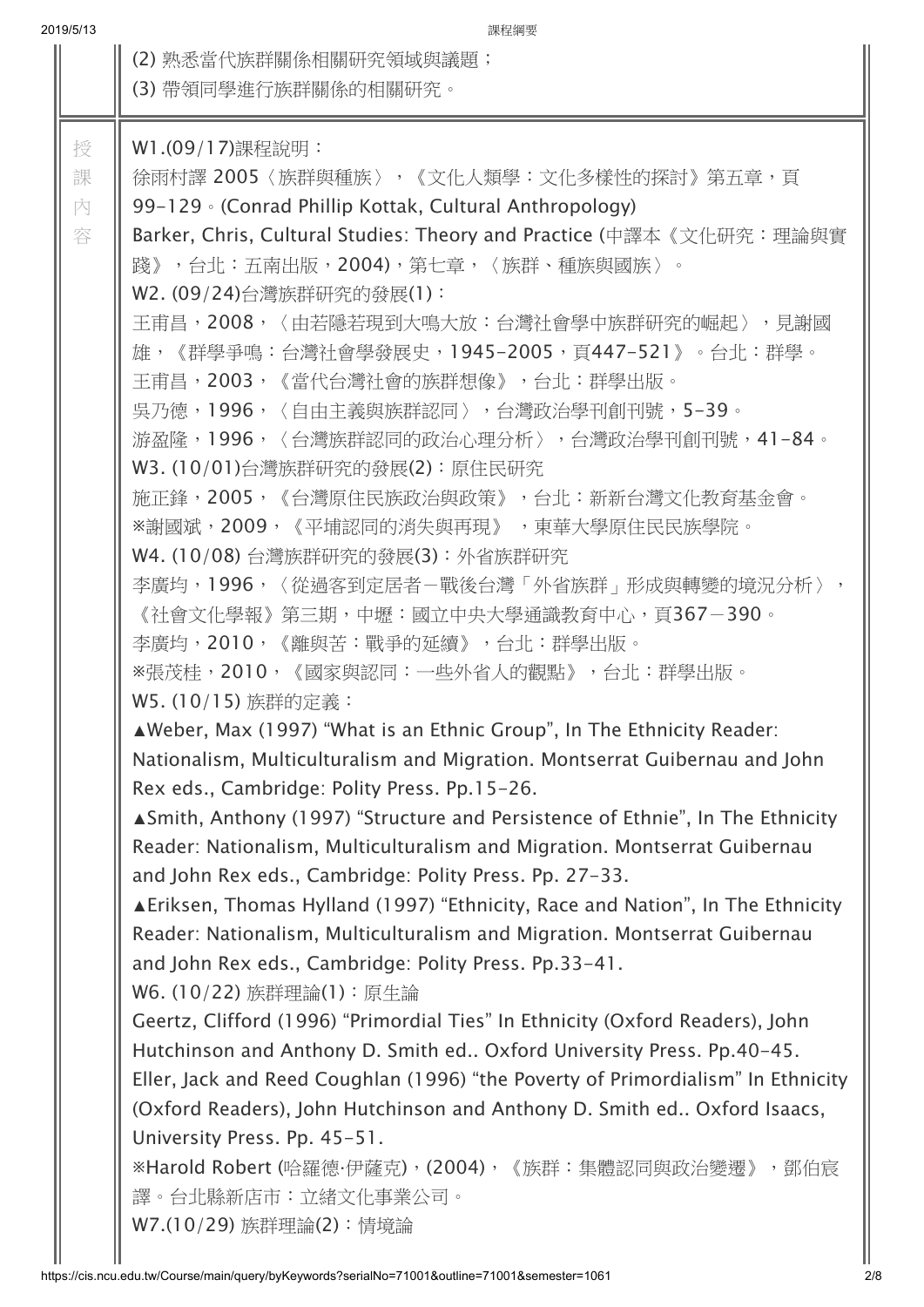Cornell, Stephen, and Douglas Hartmann. 1998. 4. Fixed or Fluid? Alternative Views onf Ethnicity and Race, In Ethnicity and Race: Making Identities in a Changing World, Stephen Cornell, and Douglas Hartmann, 39-71. Thousand Oaks, Calif.: Pine Forge Press.

※王明珂(1997)華夏邊緣:歷史記憶與族群認同,台北:允晨文化。 W8.(11/05) 族群理論(3):建構論

Cornell, Stephen, and Douglas Hartmann. 1998. 4. A Constructionist Approach. In Ethnicity and Race: Making Identities in a Changing World, Stephen Cornell, and Douglas Hartmann, 72-101. Thousand Oaks, Calif.: Pine Forge Press. Cornell, Stephen, and Douglas Hartmann. 1998. 4. Case Studies in Identity Construction. In Ethnicity and Race: Making Identities in a Changing World, Stephen Cornell, and Douglas Hartmann, 102-152. Thousand Oaks, Calif.: Pine Forge Press.

◎謝世忠, (2004), 〈身份與認同:日月潭邵族的族群構成〉, 見謝世忠, 《族群人類 學的宏觀探索:台灣原住民論集》,頁219-236。台北:國立台灣大學出版中心。 W9.(11/12)演講

W10.(11/19)族群理論(4)族群邊界

▲Barth, Fredrik (1969) "Introduction". In Ethnic Groups and Boundaries: The Social

Organization of Culture Difference. Fredrik Barth ed., Norway: Bergen-Oslo and London: George Allen & Unwin. Pp. 9-38.

▲Barth, Fredrik. 1998. Pathan Identity and Its Maintenance. In Ethnic Groups and Boundaries: The Social Organization of Cultural Difference, edited by Fredrik Barth, 117-34. Prospect Heights, Ill.: Waveland Press.

W11.(11/26) 族群與國族主義

Anderson, Benedict (1984) 《想像的共同體》,台北:時報文化出版。

Gellner, Ernest (1997) "Nationalism as a Product of Industrial Society", In The Ethnicity Reader: Nationalism, Multiculturalism and Migration. Montserrat Guibernau and John Rex eds., Cambridge: Polity Press. Pp.52-68.

※Hobsbawm, Eric J.艾瑞克·霍布斯邦, (1997), 《民族與民族主義》, 台北: 麥田出 版。

W12.(12/03) 多元文化與社會

Hall, Stuart, ' Old and New Identities, Old and New Ethnicities' in Anthony D. King, (eds.) Culture, Globalization and the World-System, (New York: State of University of New York, 1991), pp.41--68.

※Peter Kivisto (2007) ,《多元文化主義與全球社會》,台北:韋伯出版。 W13.(12/10) 後殖民主義與族群理論

Frantz, Fanon, 《黑皮膚、白面具》,台北:心靈工坊。

※宋國誠,(2003),《後殖民論述:從法農到薩依德》。台北:擎松圖書。

台北:立緒文化,2002。

W14.(12/17) 移民、離散與跨國社群(1)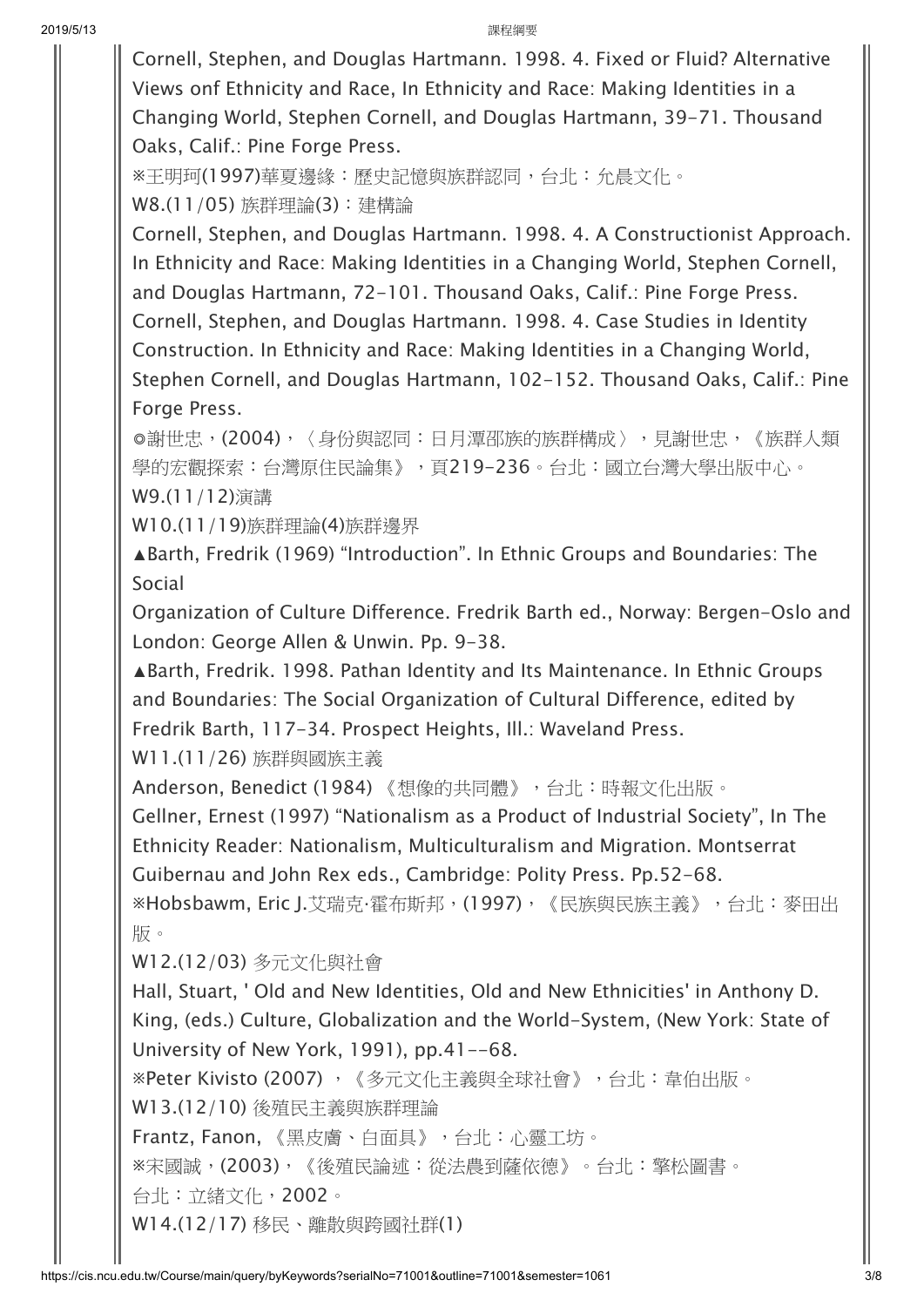|                             | <b>AREX, John (1997) "The Nature of Ethnicity in the Project of Migration", In The</b><br>Ethnicity Reader: Nationalism, Multiculturalism and Migration. Montserrat<br>Guibernau and John Rex eds., Cambridge: Polity Press. Pp.269-283.<br>※Peter Stalker (2002) 《國際遷徙與移民》 (International Migration),台北:書林出<br>版。<br>Hall, Stuart, 'Cultural Identity and Diaspora' in Theorizing Diaspora, 233-246.<br>W15.(12/24) 移民、離散與跨國社群(2)<br>▲ Faist, Thomas, (2000), Transnationalization in international migration:<br>implications for the study of citizenship and culture. Ethnic and Racial Studies,<br>Vol.23 No.2, March 2000: 189--222.<br>※邱琡雯(2003)《性別與移動:日本與台灣的亞洲新娘》<br>W16.(12/31) 移民、離散與跨國社群(3): 海外華人研究<br>◎◎劉宏,2003,《戰後新加坡華人社會的嬗變:本土情懷、區域網絡、全球視野》,<br>廈門大學出版社。<br>◎安煥然,2009,〈馬來西亞柔佛客家人的移植及其族群認同探析〉,《台灣東南亞學<br>刊》,六卷一期,頁81-108。<br>W17.(01/07) 移民、離散與跨國社群(4):大陸台灣人研究<br>◎藍佩嘉、吳伊凡,2011,〈在「祖國」與「外國」之間:旅中臺生的認同與劃界〉,<br>台灣社會學22期,頁1–57。<br>◎鄧建邦,(2012),〈跨境婚姻中國大陸台幹家庭的身分安排〉,《台灣社會研究季<br>刊》,第八十七期, 2012年6月,頁173-215。<br>◎林平,(2010),〈我的美麗與哀愁:在中國大陸的單身臺灣女性〉《人口學刊》<br>第41 期,2010年12 月,頁111-151。 |
|-----------------------------|------------------------------------------------------------------------------------------------------------------------------------------------------------------------------------------------------------------------------------------------------------------------------------------------------------------------------------------------------------------------------------------------------------------------------------------------------------------------------------------------------------------------------------------------------------------------------------------------------------------------------------------------------------------------------------------------------------------------------------------------------------------------------------------------------------------------------------------------------------------------------------------------------------------------------------------------------------------------------------------------------------------------------------------------------------------------------------------------|
| 教<br>科<br>書/<br>參<br>考<br>書 | 如每週上課資料。<br>W1.(02/22)課程說明:<br>徐雨村譯 2005〈族群與種族〉,《文化人類學:文化多樣性的探討》第五章,頁<br>99-129 • (Conrad Phillip Kottak, Cultural Anthropology)<br>王甫昌,2008,〈由若隱若現到大鳴大放:台灣社會學中族群研究的崛起〉,見謝國<br>雄,《群學爭鳴:台灣社會學發展史,1945-2005,頁447-521》。台北:群學。<br>W2. (03/01)族群的定義:<br>Weber, Max (1997) "What is an Ethnic Group", In The Ethnicity Reader:<br>Nationalism, Multiculturalism and Migration. Montserrat Guibernau and John<br>Rex eds., Cambridge: Polity Press. Pp.15-26.<br>Smith, Anthony (1997) "Structure and Persistence of Ethnie", In The Ethnicity<br>Reader: Nationalism, Multiculturalism and Migration. Montserrat Guibernau<br>and John Rex eds., Cambridge: Polity Press. Pp. 27-33.<br>Eriksen, Thomas Hylland (1997) "Ethnicity, Race and Nation", In The Ethnicity<br>Reader: Nationalism, Multiculturalism and Migration. Montserrat Guibernau<br>and John Rex eds., Cambridge: Polity Press. Pp.33-41.<br>Rex, John,(1991),《種族與族類》,顧駿譯。台北:桂冠。                                                                                                                                                   |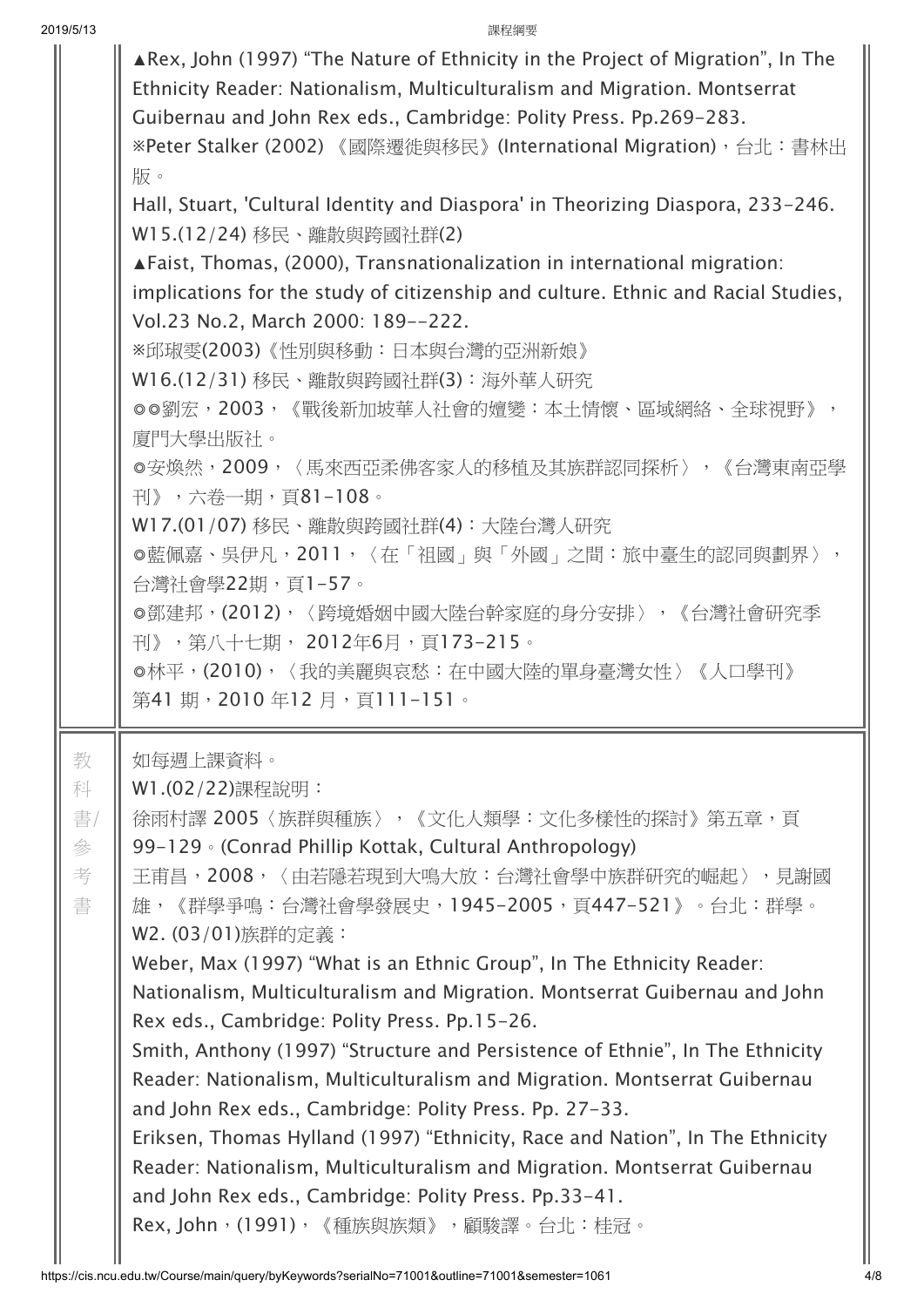W3. (03/08)族群理論(1)

Geertz, Clifford (1996) "Primordial Ties" In Ethnicity (Oxford Readers), John Hutchinson and Anthony D. Smith ed.. Oxford University Press. Pp.40-45. Eller, Jack and Reed Coughlan (1996) "the Poverty of Primordialism" In Ethnicity (Oxford Readers), John Hutchinson and Anthony D. Smith ed.. Oxford Isaacs, University Press. Pp. 45-51.

Harold Robert (哈羅德·伊薩克), (2004), 《族群:集體認同與政治變遷》, 鄧伯宸 譯。台北縣新店市:立緒文化事業公司。

W4. (03/15)族群理論(2)

Cornell, Stephen, and Douglas Hartmann. 1998. 4. Fixed or Fluid? Alternative Views onf Ethnicity and Race, In Ethnicity and Race: Making Identities in a Changing World, Stephen Cornell, and Douglas Hartmann, 39-71. Thousand Oaks, Calif.: Pine Forge Press.

Feagin, Joe R. 1989. Chapter 2. Adaptation and Conflict: Racial and Ethnic Relations in Theoretical Perspective. In Racial and Ethnic Relations,3rd ed., Joe R. Feagin, 20-44. Englewood Cliffs, N.J.: Prentice-Hall, Inc.

王明珂(1997)華夏邊緣:歷史記憶與族群認同,台北:允晨文化。

W5.(03/22) 族群理論(3)

Cornell, Stephen, and Douglas Hartmann. 1998. 4. A Constructionist Approach. In Ethnicity and Race: Making Identities in a Changing World, Stephen Cornell, and Douglas Hartmann, 72-101. Thousand Oaks, Calif.: Pine Forge Press. Cornell, Stephen, and Douglas Hartmann. 1998. 4. Case Studies in Identity Construction. In Ethnicity and Race: Making Identities in a Changing World, Stephen Cornell, and Douglas Hartmann, 102-152. Thousand Oaks, Calif.: Pine Forge Press.

湯韻旋,2006,〈族群、族群認同與族群建構論的實踐:以兩岸客家和當代台灣族群建 構為例〉。《廣西民族研究》,no. 4:59-66。

W6.(03/29) 族群邊界:

Barth, Fredrik (1969) "Introduction". In Ethnic Groups and Boundaries: The Social Organization of Culture Difference. Fredrik Barth ed., Norway: Bergen-Oslo and London: George Allen & Unwin. Pp. 9-38.

Eidheim, Harald (1969) "When Ethnic Identity is a Social Stigma". In Ethnic Groups and

Boundaries: The Social Organization of Culture Difference. Fredrik Barth ed., Norway: Bergen-Oslo and London: George Allen & Unwin. Pp. 39-57.

Barth, Fredrik. 1998. Pathan Identity and Its Maintenance. In Ethnic Groups and Boundaries: The Social Organization of Cultural Difference, edited by Fredrik Barth, 117-34. Prospect Heights, Ill.: Waveland Press.

W7.(04/05)校際活動週停課一次

W8.(04/12) 族群與國族主義

Benedict Anderson (1997)" the nation and the origin of national consciousness"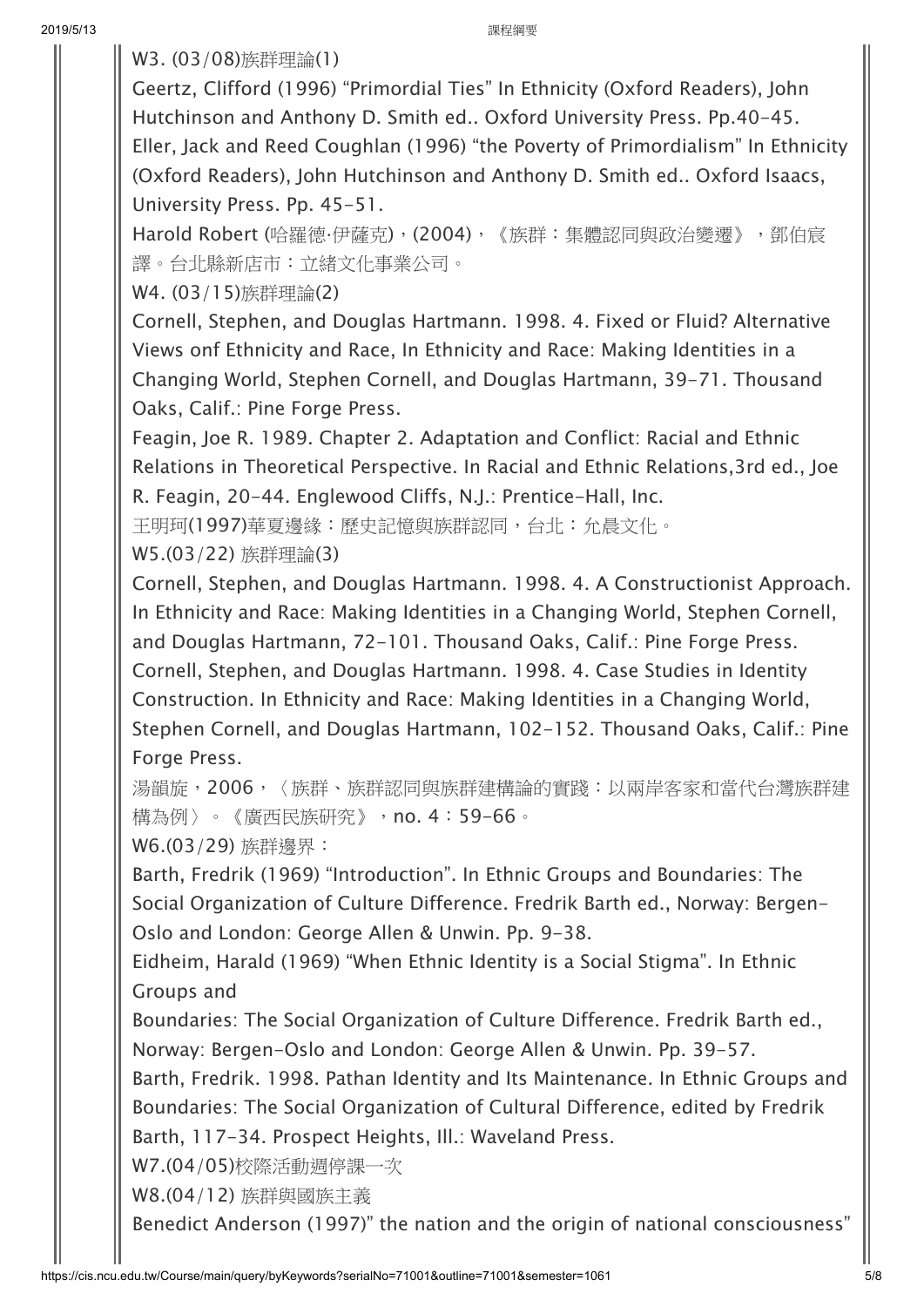In The Ethnicity Reader: Nationalism, Multiculturalism and Migration. Montserrat Guibernau and John Rex eds., Cambridge: Polity Press. Pp.43-51. Gellner, Ernest (1997) "Nationalism as a Product of Industrial Society", In The Ethnicity Reader: Nationalism, Multiculturalism and Migration. Montserrat Guibernau and John Rex eds., Cambridge: Polity Press. Pp.52-68. Hobsbawm, Eric J.艾瑞克·霍布斯邦, (1997), 《民族與民族主義》, 台北: 麥田出 版。 W9.(04/19)期中考繳交期中作業 W10.(04/26)多元文化與社會 John Rex, "the concept of a multicultural society" In The Ethnicity Reader: Nationalism, Multiculturalism and Migration. Montserrat Guibernau and John Rex eds., Cambridge: Polity Press. Pp.205-219. Leo Kuper, "Plural societies", In The Ethnicity Reader: Nationalism, Multiculturalism and Migration. Montserrat Guibernau and John Rex eds., Cambridge: Polity Press. Pp.220-228. Hall, Stuart, ' Old and New Identities, Old and New Ethnicities' in Anthony D. King, (eds.) Culture, Globalization and the World-System, (New York: State of University of New York, 1991), pp.41--68. W11.(05/03)後殖民主義與族群理論(1) Cherki, Alic,(2008),《黑色吶喊:法農肖像》,彭仁郁譯。台北:心靈工坊。 宋國誠,(2003),《後殖民論述:從法農到薩依德》。台北:擎松圖書。 W12.(05/10)後殖民主義與族群理論(2) 宋國誠,(2003),《後殖民論述:從法農到薩依德》。台北:擎松圖書。 薩依德,(2002),《東方主義》,台北:立緒文化。 W13.(05/17)移民、離散與跨國社群(1) Rex, John (1997) "The Nature of Ethnicity in the Project of Migration", In The Ethnicity Reader: Nationalism, Multiculturalism and Migration. Montserrat Guibernau and John Rex eds., Cambridge: Polity Press. Pp.269-283. Clifford, James (1997) "Diaspora", In The Ethnicity Reader: Nationalism, Multiculturalism and Migration. Montserrat Guibernau and John Rex eds., Cambridge: Polity Press. Pp. 283-290. 藍佩嘉(2009)《跨國灰姑娘:當東南亞幫傭遇上台灣新富家庭》,台北:行人出版。 W14.(05/24)移民、離散與跨國社群(2) Gilroy, Paul, (2003), "the Black Atlantic as a Counterculture of Modernity", Theorizing Diaspora, 49—80. Hall, Stuart, 'Cultural Identity and Diaspora' in Theorizing Diaspora, 233-246. Faist, Thomas, (2000), Transnationalization in international migration: implications for the study of citizenship and culture. Ethnic and Racial Studies, Vol.23 No.2, March 2000: 189--222. 劉宏、黃堅立(2002)《海外華人研究的大視野與新方向:王賡武教授論文選》。 劉宏、張慧梅,(2007),〈原生性認同、祖籍地聯繫與跨國網絡的建構:二戰後新馬客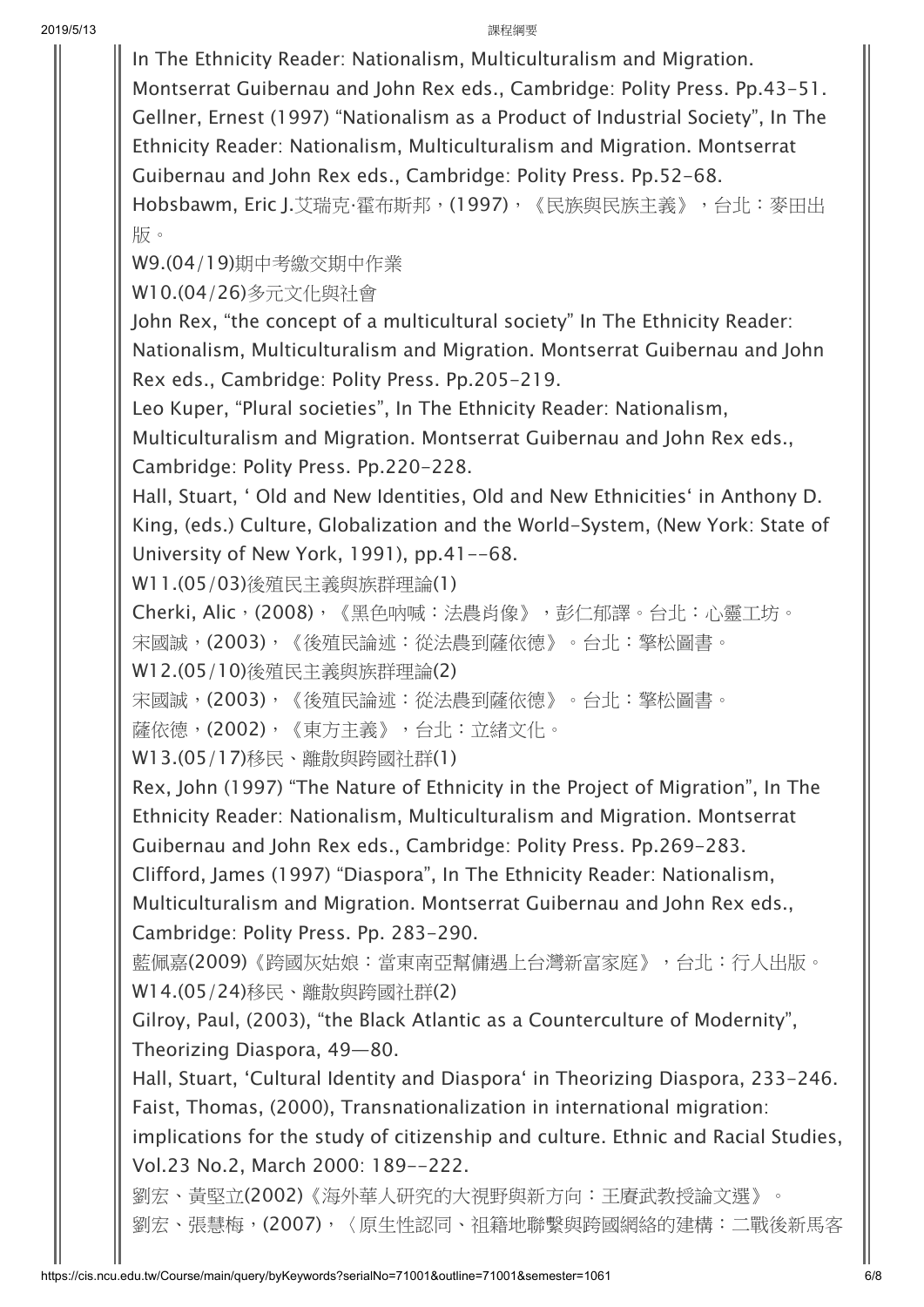|        | 家人與潮州人社群之比較研究 〉。《台灣東南亞學刊》,4,no. 1:65-89。<br>W15.(05/31) 族群關係演講一次                                                                           |  |  |  |  |  |
|--------|--------------------------------------------------------------------------------------------------------------------------------------------|--|--|--|--|--|
|        | W16.(06/07) 當代台灣族群關係研究(1): 客家族群                                                                                                            |  |  |  |  |  |
|        | Constable, Nicole (1994) "History and the Construction of Hakka Identity". In                                                              |  |  |  |  |  |
|        | Ethnicity in Taiwan: Social, Historical, and Cultural Perspectives (台灣的族群關<br>係、社會歷史與文化的觀點). Chen Chung-min, Chuang Ying-chang, Huang Shu- |  |  |  |  |  |
|        | min eds., Taipei : Institute of Ethnology, Academia Sinica. Pp. 75-92.                                                                     |  |  |  |  |  |
|        | 羅烈師, 2006, 《台灣客家之形成:以竹塹地區為核心的觀察》, 清華大學人類學                                                                                                  |  |  |  |  |  |
|        | 研究所博士論文。                                                                                                                                   |  |  |  |  |  |
|        | 施正鋒(2004),《台灣客家族群政治與政策》,台北:翰蘆圖書出版公司。                                                                                                       |  |  |  |  |  |
|        | W17.(06/14) 當代台灣族群關係研究(2): 原住民族群<br>謝世忠,(2004),《族群人類學的宏觀探索:台灣原住民論集》,頁219-236。台北:                                                           |  |  |  |  |  |
|        | 國立台灣大學出版中心。                                                                                                                                |  |  |  |  |  |
|        | 汪明輝,2003,台灣原住民族運動的回顧與展望,見張茂桂、鄭永年編,兩岸社會運動                                                                                                   |  |  |  |  |  |
|        | 分析,頁95-136。台北:新自然主義。                                                                                                                       |  |  |  |  |  |
|        | W18.(06/21)期末作業報告                                                                                                                          |  |  |  |  |  |
| 授      |                                                                                                                                            |  |  |  |  |  |
| 課      |                                                                                                                                            |  |  |  |  |  |
| 方      | 講授 研討                                                                                                                                      |  |  |  |  |  |
| 式      |                                                                                                                                            |  |  |  |  |  |
| 評      | 評量方式:                                                                                                                                      |  |  |  |  |  |
| 量      | 1. 每週上課論文的閱讀與報告:30%                                                                                                                        |  |  |  |  |  |
| 配      | 2. 期中考一次: 20%                                                                                                                              |  |  |  |  |  |
| 分<br>比 | 3. 讀書心得報告一次: 20%                                                                                                                           |  |  |  |  |  |
| 重      | 4. 期末報告(4000字以上,每人交一篇):30%                                                                                                                 |  |  |  |  |  |
|        |                                                                                                                                            |  |  |  |  |  |
| 辦      |                                                                                                                                            |  |  |  |  |  |
| 公<br>時 | 每週三下午十二點到兩點                                                                                                                                |  |  |  |  |  |
| 間      |                                                                                                                                            |  |  |  |  |  |
|        |                                                                                                                                            |  |  |  |  |  |
| 課<br>程 |                                                                                                                                            |  |  |  |  |  |
| 領      | 社會思潮領域                                                                                                                                     |  |  |  |  |  |
| 域      |                                                                                                                                            |  |  |  |  |  |
| 跨      | N/A                                                                                                                                        |  |  |  |  |  |
| 系      |                                                                                                                                            |  |  |  |  |  |
|        |                                                                                                                                            |  |  |  |  |  |